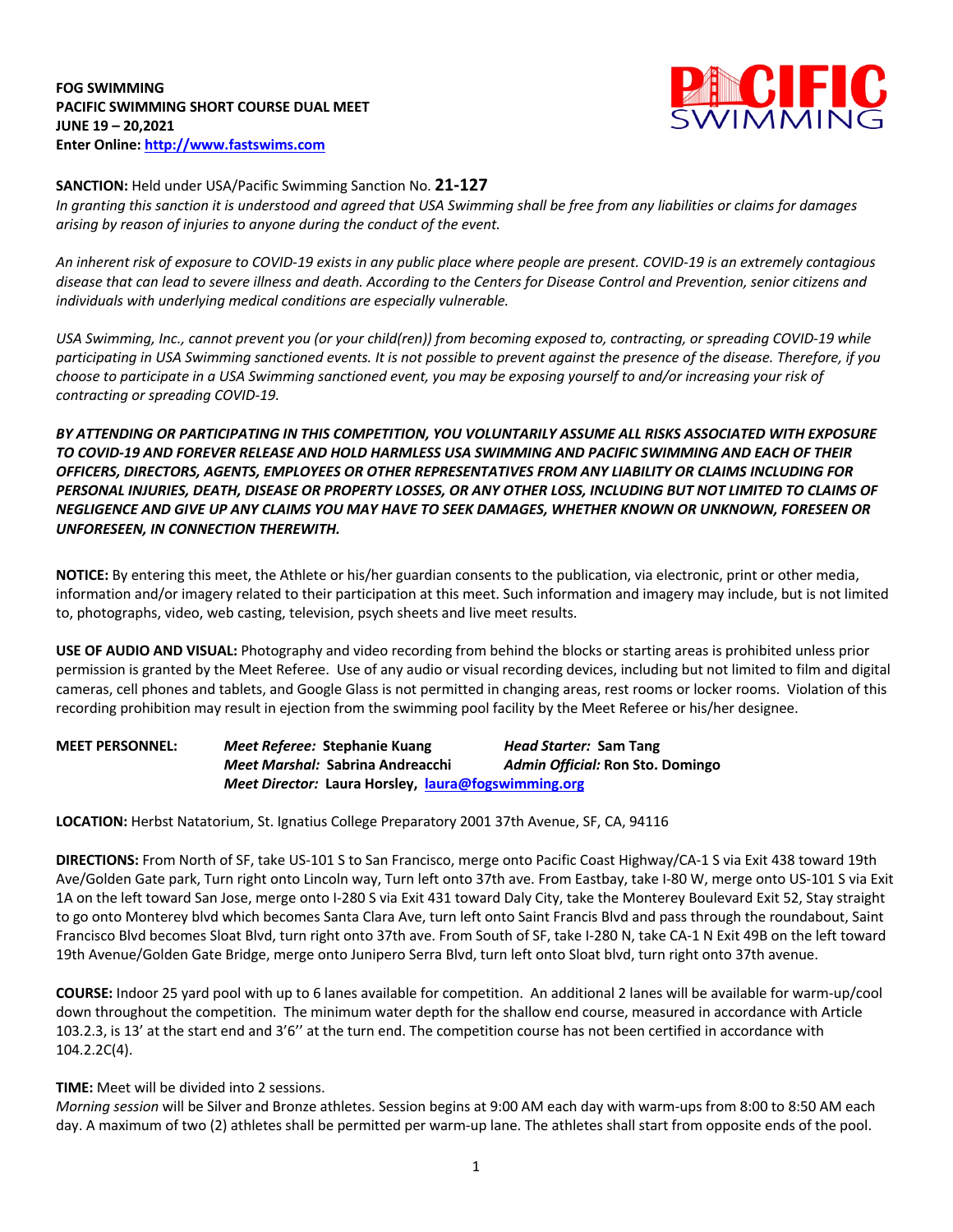*Afternoon session* will be Platinum and Gold athletes. Session begins at 12:30 PM each day with warm-ups from 11:30 to 12:20 PM each day. A maximum of two (2) athletes shall be permitted per warm-up lane. The athletes shall start from opposite ends of the pool.

**RULES: •** Current USA and Pacific Swimming rules and warm-up procedures will govern the meet. A copy of these procedures will be posted at the Clerk-of-Course.

• The local facilities guidelines, restrictions and interpretation of the local public health guidelines shall be followed at this meet.

• All applicable adults participating in or associated with this meet, acknowledge that they are subject to the provisions of the USA Swimming Minor Athlete Abuse Prevention Policy ("MAAPP"), and that they understand that compliance with the MAAPP policy is a condition of participation in the conduct of this competition.

- All events are timed finals.
- All events will swim fast to slow.
- Athletes may compete in 3 events per day.
- All Athletes ages 12 and under should complete competition within four (4) hours.

• Entries will be accepted until the number of splashes exceeds the estimated timeline, per the "Four-Hour Rule," based on the Athletes age and gender, or when the number of entered athletes meets maximum capacity per local/facility restrictions.

• If local conditions warrant it the Meet Referee, with the concurrence of the Meet Director, may require a mandatory scratch down. Immediate cash refunds will be made for any mandatory scratches.

• All applicable San Francisco County, City of San Francisco and State of California Public Health requirements for protection against COVID-19 will apply. All persons in the facility must be masked, with the exceptions of athletes during warm up, warm down, and actual competition. The meet director and meet referee may remove any individual who does not comply.

• **All Coaches and Officials must wear their USA Swimming membership cards in a visible manner.**

**UNACCOMPANIED ATHLETES:** Any USA Swimming Athlete-Member competing at the meet must be accompanied by a USA Swimming Member-Coach for the purposes of Athlete supervision during warm-up, competition and warm-down. If a Coach-Member of the Athlete's USA Swimming Club does not attend the meet to serve in said supervisory capacity, it is the responsibility of the Athlete or the Athlete's legal guardian to arrange for supervision by a USA Swimming Member-Coach. The Meet Director or Meet Referee may assist the Athlete in making arrangements for such supervision; however, it is recommended that such arrangements be made in advance of the meet by the Athlete's USA Swimming Club Member-Coach.

**RACING STARTS:** Athletes must be certified by a USA Swimming member-coach as being proficient in performing a racing start or must start the race in the water. It is the responsibility of the Athlete or the Athlete's legal guardian to ensure compliance with this requirement.

**RESTRICTIONS:** • Smoking and the use of other tobacco products is prohibited on the pool deck, in the locker rooms, in spectator

- seating, on standing areas and in all areas used by Athletes, during the meet and during warm-up periods.
- Sale and use of alcoholic beverages is prohibited in all areas of the meet venue.
- No glass containers are allowed in the meet venue.
- No propane heater is permitted except for snack bar/meet operations.
- All shelters must be properly secured.
- Deck Changes are prohibited.

• Destructive devices, to include but not limited to, explosive devices and equipment, firearms (open or concealed), blades, knives, mace, stun guns and blunt objects are strictly prohibited in the swimming facility and its surrounding areas. If observed, the Meet Referee or his/her designee may ask that these devices be stored safely away from the public or removed from the facility. Noncompliance may result in the reporting to law enforcement authorities and ejection from the facility. Law enforcement officers (LEO) are exempt per applicable laws.

•Operation of a drone, or any other flying apparatus, is prohibited over the venue (pools, Athlete/Coach areas, Spectator areas and open ceiling locker rooms) any time Athletes, Coaches, Officials and/or Spectators are present.

**ELIGIBILITY:** • Athletes must be current members of USA Swimming and enter their name and registration number on the meet entry card as they are shown on their Registration Card. If this is not done, it may be difficult to match the Athlete with the registration and times database. The meet host will check all Athlete registrations against the SWIMS database and if not found to be registered, the Meet Director shall accept the registration at the meet (a \$10 surcharge will be added to the regular registration fee). Duplicate registrations will be refunded by mail.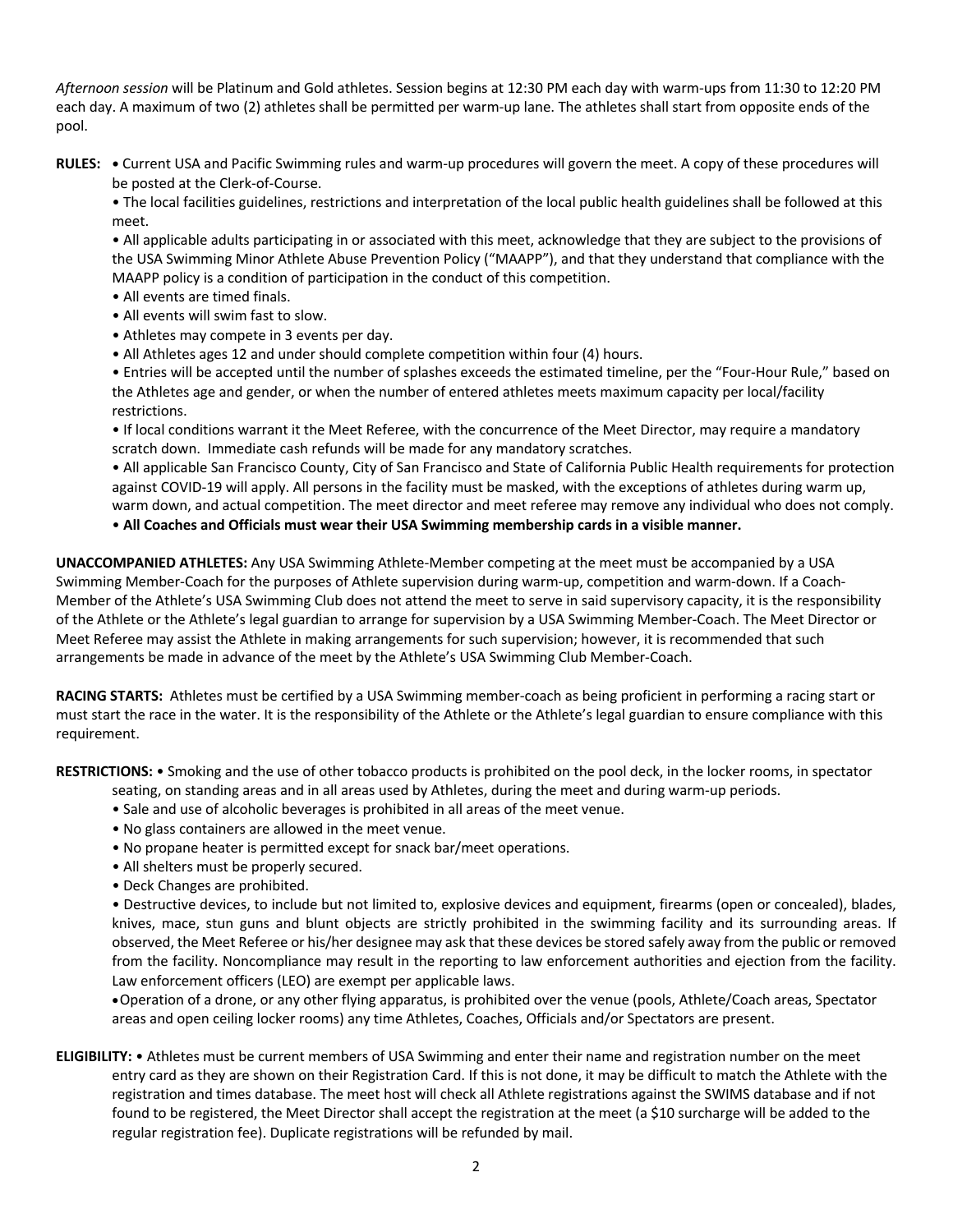• Meet is open only to qualified athletes registered with Fog Swimming or South San Francisco Aquatic Club. Athletes who are unattached but participating with Fog Swimming or South San Francisco Aquatic Club are eligible to compete.

• Entries with "NO TIME" will be accepted.

• Disabled Athletes are welcome to attend this meet and should contact the Meet Director or Meet Referee regarding any special accommodations on entry times and seeding per Pacific Swimming policy.

- Athletes 19 years of age and over may compete in the meet for time only, no awards. Such Athletes must have met standards for the 17-18 age group.
- The Athlete's age will be the age of the Athlete on the first day of the meet.

**ENTRY FEES:** \$4.00 per event plus an \$8.00 participation fee per Athlete. Entries will be rejected if payment is not sent at time of request. No refunds will be made, except mandatory scratch downs.

**ONLINE ENTRIES:** FASTSWIMS: To enter online go to **www.fastswims.com** to receive an immediate entry confirmation. This method requires payment by credit card. FastSwims charges a processing fee for this service, 6.5% of the total Entry Fees plus \$0.75 per transaction, regardless of number of Athletes. Please note that the processing fee is a separate fee from the Entry Fees. If you do not wish to pay the processing fee, enter the meet using a mail entry. Entering online is a convenience, is completely voluntary, and is in no way required or expected of an Athlete by Pacific Swimming. Online entries will be accepted through **June 14, 2021**.

**HAND DELIVERED ENTRIES**: Entries must be on the attached consolidated entry form. Forms must be filled out completely and printed clearly with Athlete's best time. Entries must be hand delivered by 6:30 PM 5 days prior to first day of competition, June 14th. No late entries will be accepted.

**Make check payable to:** St. Ignatius College Preparatory **Hand deliver entries to:** St. Ignatius College Preparatory 2001 37th Ave San Francisco, CA 94116

**CHECK-IN:** The meet shall be pre-seeded. Athletes shall report to the bull-pen area at their scheduled time for each event.

**SCRATCHES:** Any Athletes not reporting for or competing in an individual timed final event that they have entered shall not be penalized.

**AWARDS:** None.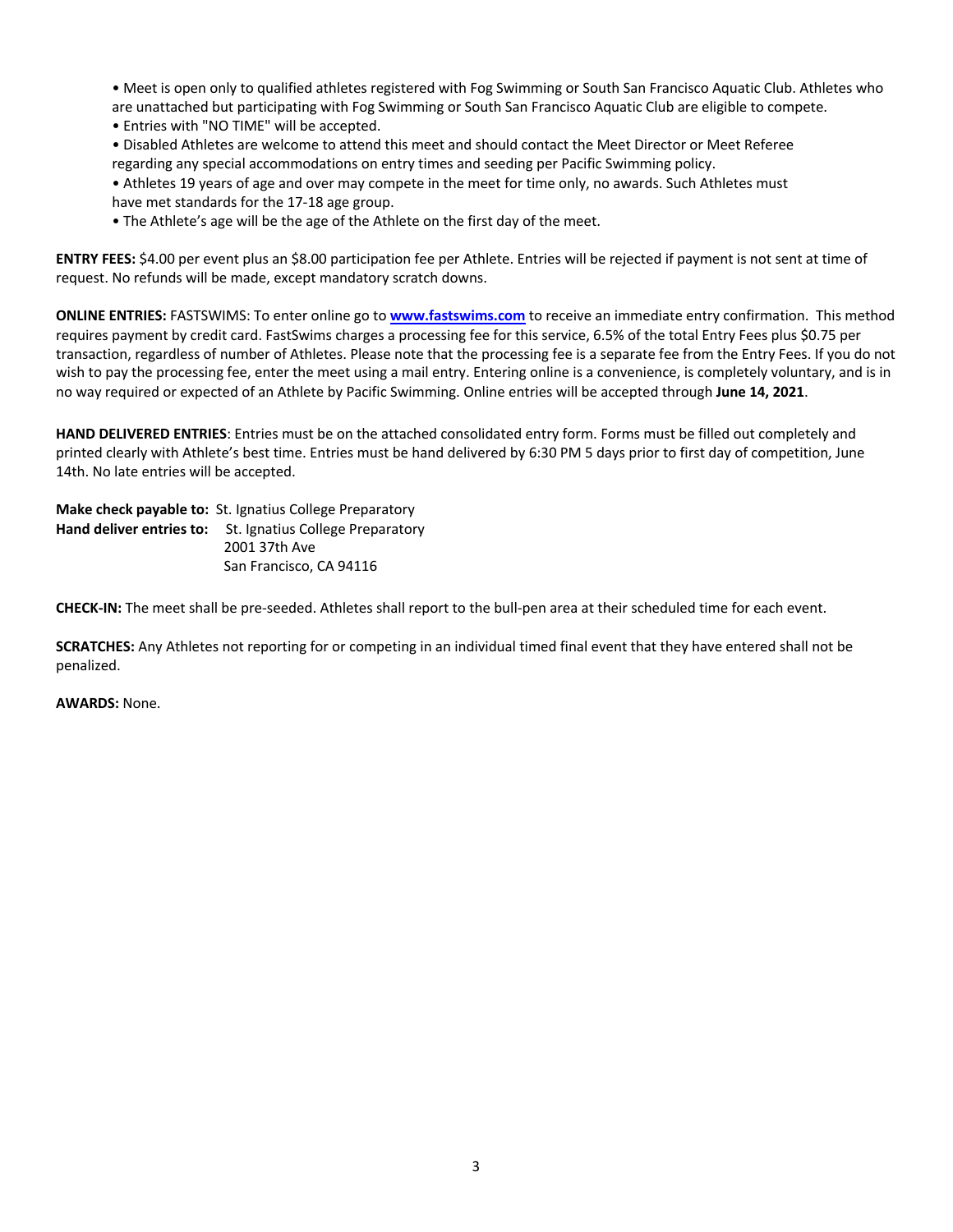### **MORNING SESSION**

**Boys & Girls**

|          | <b>SATURDAY</b>      |        | <b>SUNDAY</b> |               |                    |  |
|----------|----------------------|--------|---------------|---------------|--------------------|--|
| $9 - 10$ | 13 & UP<br>$11 - 12$ |        | $9 - 10$      | 12 & Under    | <b>13 &amp; UP</b> |  |
|          | 200 IM               | 200 IM | 100 IM        | 100 IM        |                    |  |
| 100 BR   | 100 BR               | 100 BR | <b>200 FR</b> | <b>200 FR</b> | <b>200 FR</b>      |  |
| 50 FR    | 50 FR                | 50 FR  | <b>50 BR</b>  | <b>50 BR</b>  |                    |  |
| 100 FL   | 100 FL               | 100 FL | 100 BK        | <b>100 BK</b> | 100 BK             |  |
| 50 BK    | 50 BK                | 50 BK  | <b>50 FL</b>  | <b>50 FL</b>  |                    |  |
| 100 FR   | 100 FR               | 100 FR |               | <b>500 FR</b> | <b>500 FR</b>      |  |

#### **AFTERNOON SESSION**

|              | <b>SATURDAY</b>      |        | <b>SUNDAY</b> |               |               |  |
|--------------|----------------------|--------|---------------|---------------|---------------|--|
| 12 & Under   | $13 - 14$<br>15 & Up |        | 12 & Under    | $13 - 14$     | 15 & Up       |  |
| 100 IM       |                      |        |               | 200 IM        | 200 IM        |  |
| 50 BK        |                      |        | <b>50 FL</b>  |               |               |  |
|              | 200 BK               | 200 BK |               | 200 BR        | 200 BR        |  |
| 100 FL       | 100 FL               | 100 FL | <b>100 FR</b> | <b>100 FR</b> | <b>100 FR</b> |  |
| <b>50 FR</b> | 50 FR                | 50 FR  | <b>50 BR</b>  |               |               |  |
| 100 BR       | 100 BR               | 100 BR | 100 BK        | 100 BK        | <b>100 BK</b> |  |
| 200 FR       | 200 FR               | 200 FR | <b>500 FR</b> | <b>500 FR</b> | <b>500 FR</b> |  |

Use the following URL to find the time standards: **http://www.pacswim.org/swim-meet-times/standards**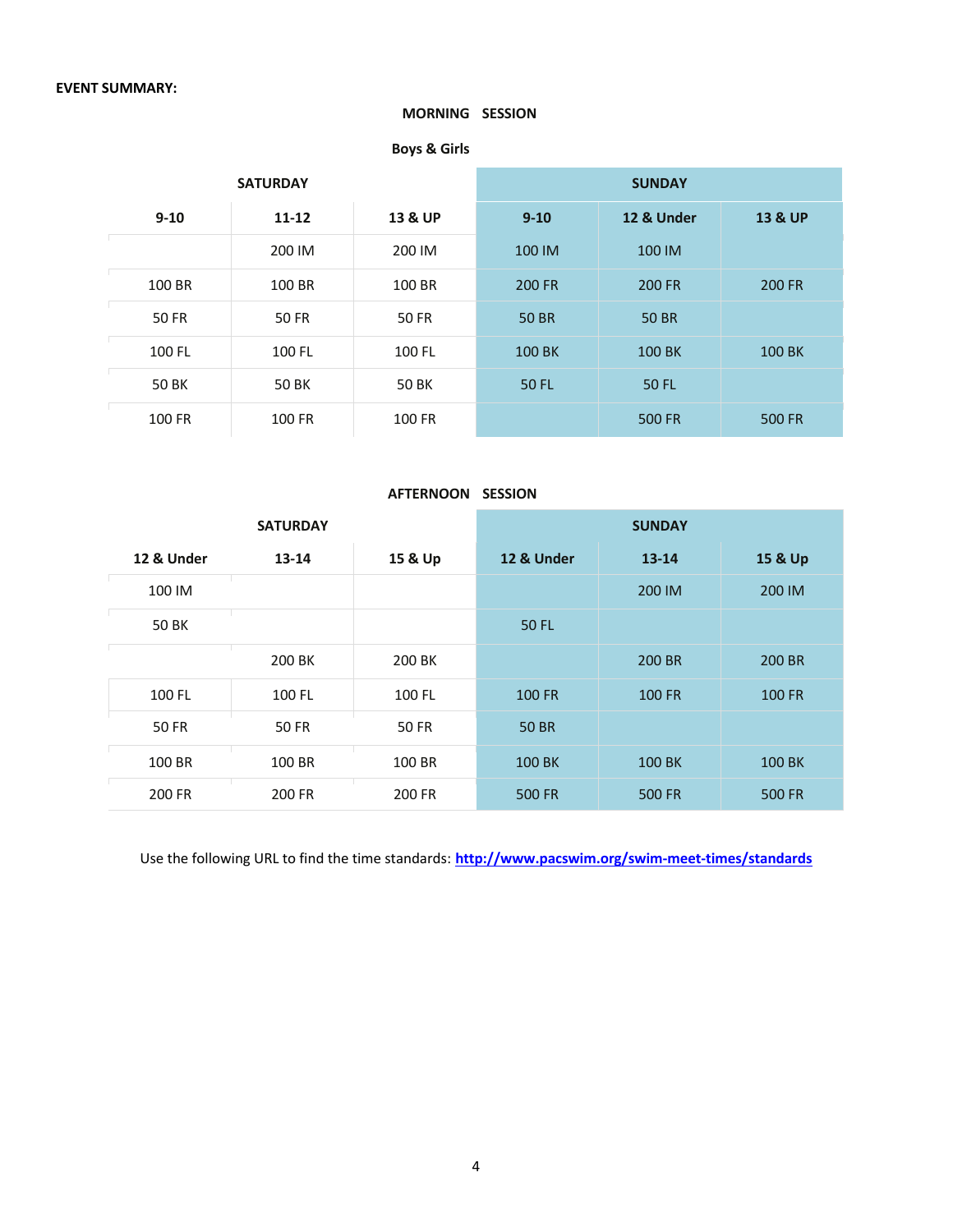### **SATURDAY, JUNE 19th AM - Silver and Bronze**

| $\mathbf{1}$   | Girls       | 200 IM        | <b>OPEN</b> |
|----------------|-------------|---------------|-------------|
| $\overline{2}$ | <b>Boys</b> | 200 IM        | <b>OPEN</b> |
| 3              | Girls       | <b>100 BR</b> | <b>OPEN</b> |
| $\overline{4}$ | <b>Boys</b> | <b>100 BR</b> | <b>OPEN</b> |
| 5              | Girls       | <b>50 FR</b>  | <b>OPEN</b> |
| 6              | <b>Boys</b> | <b>50 FR</b>  | <b>OPEN</b> |
| 7              | Girls       | 100 FL        | <b>OPEN</b> |
| 8              | <b>Boys</b> | 100 FL        | <b>OPEN</b> |
| 9              | Girls       | <b>50 BK</b>  | <b>OPEN</b> |
| 10             | <b>Boys</b> | <b>50 BK</b>  | <b>OPEN</b> |
| 11             | Girls       | <b>100 FR</b> | <b>OPEN</b> |
| 12             | <b>Boys</b> | <b>100 FR</b> | <b>OPEN</b> |

## **SATURDAY, JUNE 19th PM - Gold and Platinum**

| 13 | Girls       | 100 IM        | 12 & Under  |  |
|----|-------------|---------------|-------------|--|
| 14 | <b>Boys</b> | 100 IM        | 12 & Under  |  |
| 15 | Girls       | <b>50 BK</b>  | 12 & Under  |  |
| 16 | <b>Boys</b> | <b>50 BK</b>  | 12 & Under  |  |
| 17 | Girls       | <b>200 BK</b> | <b>OPEN</b> |  |
| 18 | <b>Boys</b> | 200 BK        | <b>OPEN</b> |  |
| 19 | Girls       | 100 FL        | <b>OPEN</b> |  |
| 20 | <b>Boys</b> | 100 FL        | <b>OPEN</b> |  |
| 21 | Girls       | <b>50 FR</b>  | <b>OPEN</b> |  |
| 22 | <b>Boys</b> | <b>50 FR</b>  | <b>OPEN</b> |  |
| 23 | Girls       | <b>100 BR</b> | <b>OPEN</b> |  |
| 24 | <b>Boys</b> | 100 BR        | <b>OPEN</b> |  |
| 25 | Girls       | <b>200 FR</b> | <b>OPEN</b> |  |
| 26 | <b>Boys</b> | <b>200 FR</b> | <b>OPEN</b> |  |

# **SUNDAY, JUNE 20th AM - Silver and Bronze**

| 27 | Girls        | 100 IM        | 12 & Under  |
|----|--------------|---------------|-------------|
| 28 | <b>Boys</b>  | 100 IM        | 12 & Under  |
| 29 | Girls        | <b>200 FR</b> | <b>OPEN</b> |
| 30 | <b>Boys</b>  | <b>200 FR</b> | <b>OPEN</b> |
| 31 | Girls        | <b>50 BR</b>  | 12 & Under  |
| 32 | <b>Boys</b>  | <b>50 BR</b>  | 12 & Under  |
| 33 | Girls        | 100 BK        | <b>OPEN</b> |
| 34 | <b>Boys</b>  | 100 BK        | <b>OPEN</b> |
| 35 | Girls        | 50 FL         | 12 & Under  |
| 36 | <b>Boys</b>  | <b>50 FL</b>  | 12 & Under  |
| 37 | <b>MIXED</b> | <b>500 FR</b> | <b>OPEN</b> |
|    |              |               |             |

### **SUNDAY, JUNE 20th PM - Gold and Platinum**

| 38 | Girls       | 200 IM        | <b>OPEN</b> |
|----|-------------|---------------|-------------|
| 39 | <b>Boys</b> | 200 IM        | <b>OPEN</b> |
| 40 | Girls       | <b>50 FL</b>  | 12 & Under  |
| 41 | <b>Boys</b> | <b>50 FL</b>  | 12 & Under  |
| 42 | Girls       | <b>200 BR</b> | <b>OPEN</b> |
| 43 | <b>Boys</b> | <b>200 BR</b> | <b>OPEN</b> |
| 44 | Girls       | <b>100 FR</b> | <b>OPEN</b> |
| 45 | <b>Boys</b> | <b>100 FR</b> | <b>OPEN</b> |
| 46 | Girls       | <b>50 BR</b>  | 12 & Under  |
| 47 | <b>Boys</b> | <b>50 BR</b>  | 12 & Under  |
| 48 | Girls       | <b>100 BK</b> | <b>OPEN</b> |
| 49 | <b>Boys</b> | 100 BK        | <b>OPEN</b> |
| 50 | Mixed       | <b>500 FR</b> | <b>OPEN</b> |
|    |             |               |             |